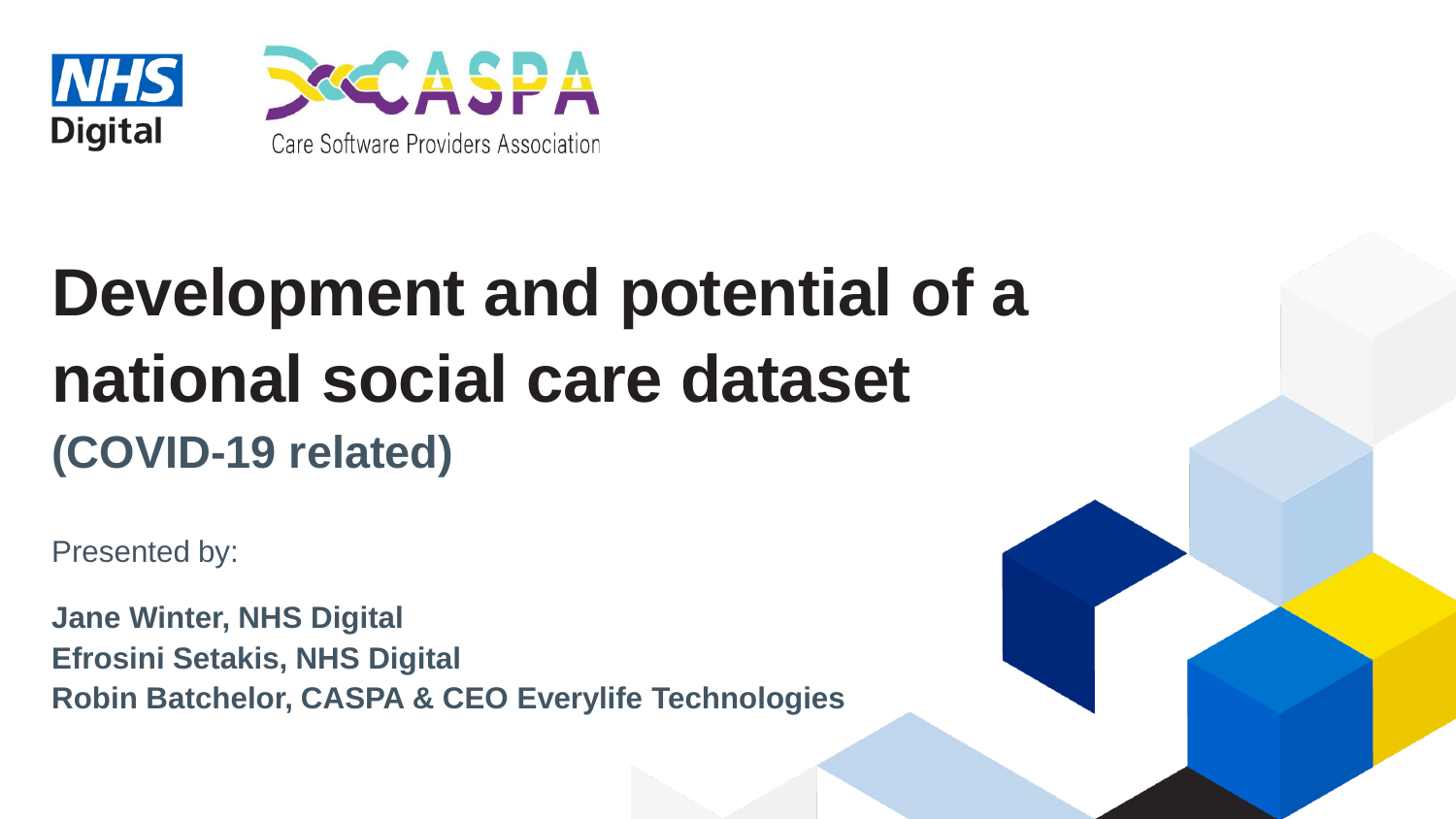# **Pre-covid landscape of National Social Care Datasets**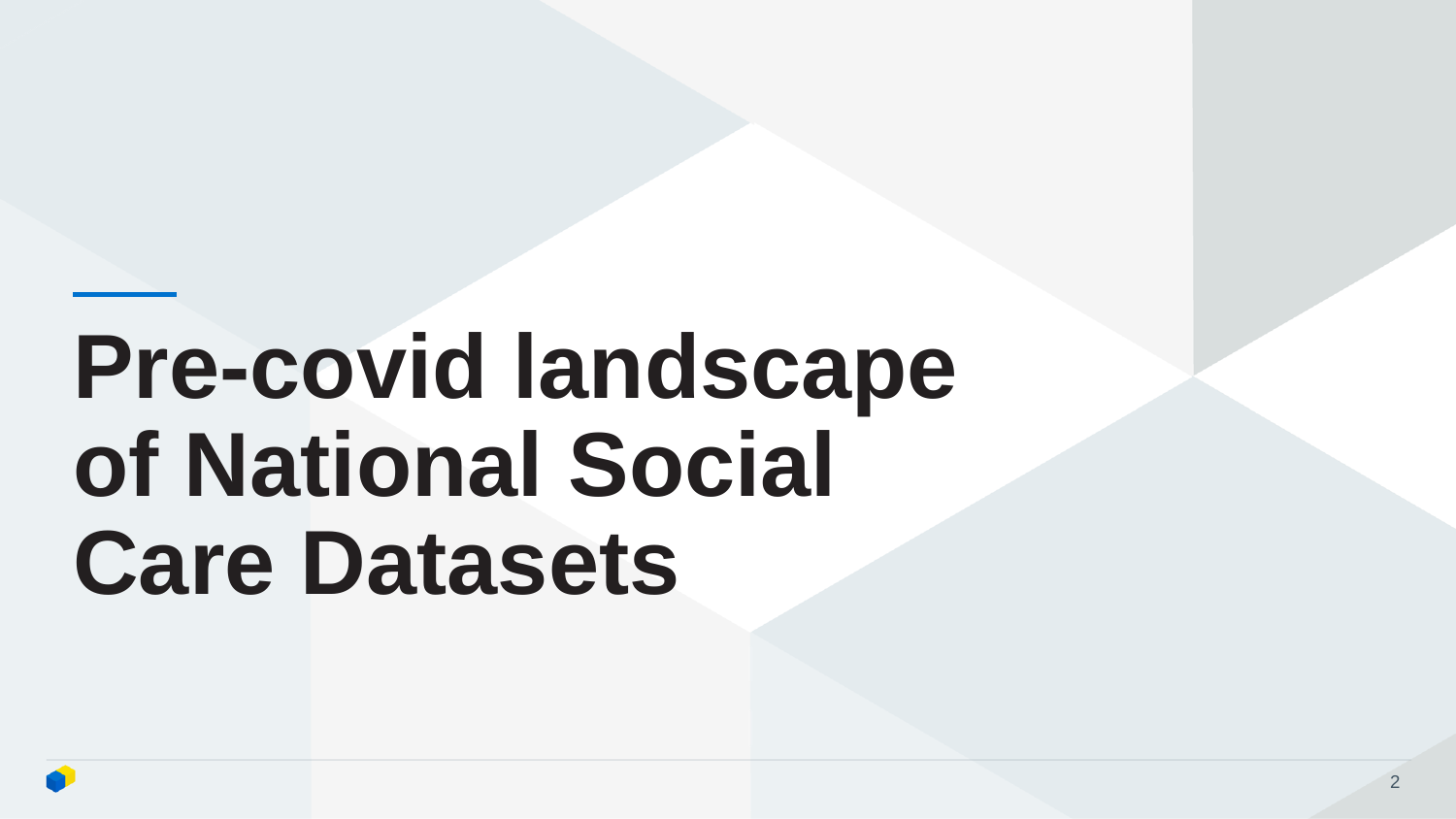### **Who/What/How/Why**

|                                                                                          | What data?                                                                                                                                                              |                                                                                                                | Who collects and<br>collates it?                             |                                                                |
|------------------------------------------------------------------------------------------|-------------------------------------------------------------------------------------------------------------------------------------------------------------------------|----------------------------------------------------------------------------------------------------------------|--------------------------------------------------------------|----------------------------------------------------------------|
|                                                                                          | <b>Local Authority clients</b><br><b>Local Authority spend</b><br><b>Population characteristics</b><br><b>Regulatory compliance</b><br><b>Social Care/NHS interface</b> |                                                                                                                | <b>MHCLG</b><br><b>Skills for Care</b><br><b>NHS England</b> |                                                                |
| <b>How is it collected?</b>                                                              |                                                                                                                                                                         | How is it accessed?                                                                                            | Who uses it?                                                 |                                                                |
| <b>Surveys</b><br>Bespoke data templates/forms<br><b>Annually/Quarterly</b><br>Aggregate |                                                                                                                                                                         | <b>Published as Official Statistics</b><br>Open data<br>Researchers apply for access to<br>underlying raw data |                                                              | Policy makers<br><b>Regulators</b><br><b>Local Authorities</b> |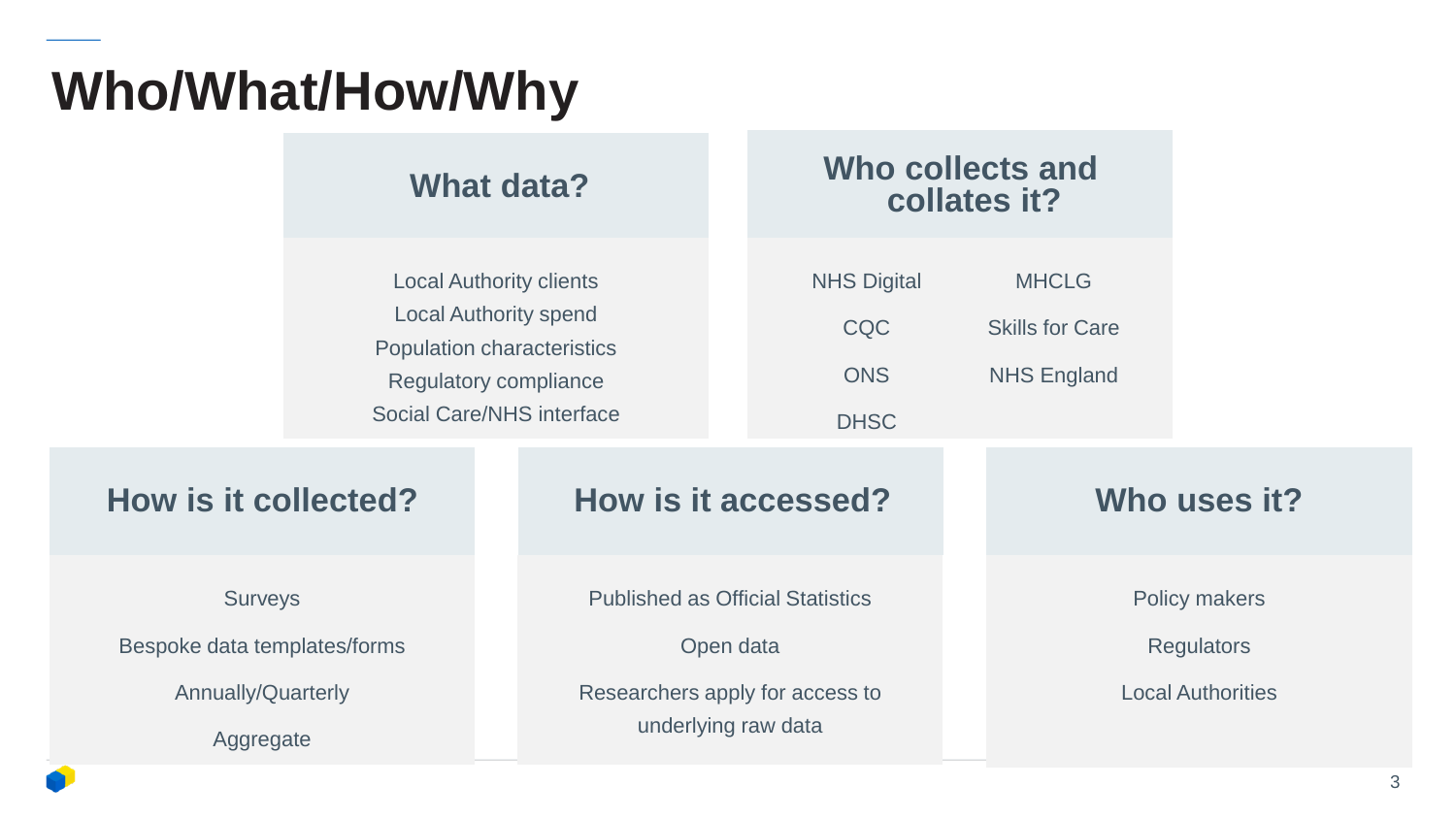#### **Limitations**

- Huge gaps in coverage of adult social care landscape
- Lack of ability to link datasets
- Timeliness
- Burden of collection
- Then COVID hit…..
	- new data sources had to be found....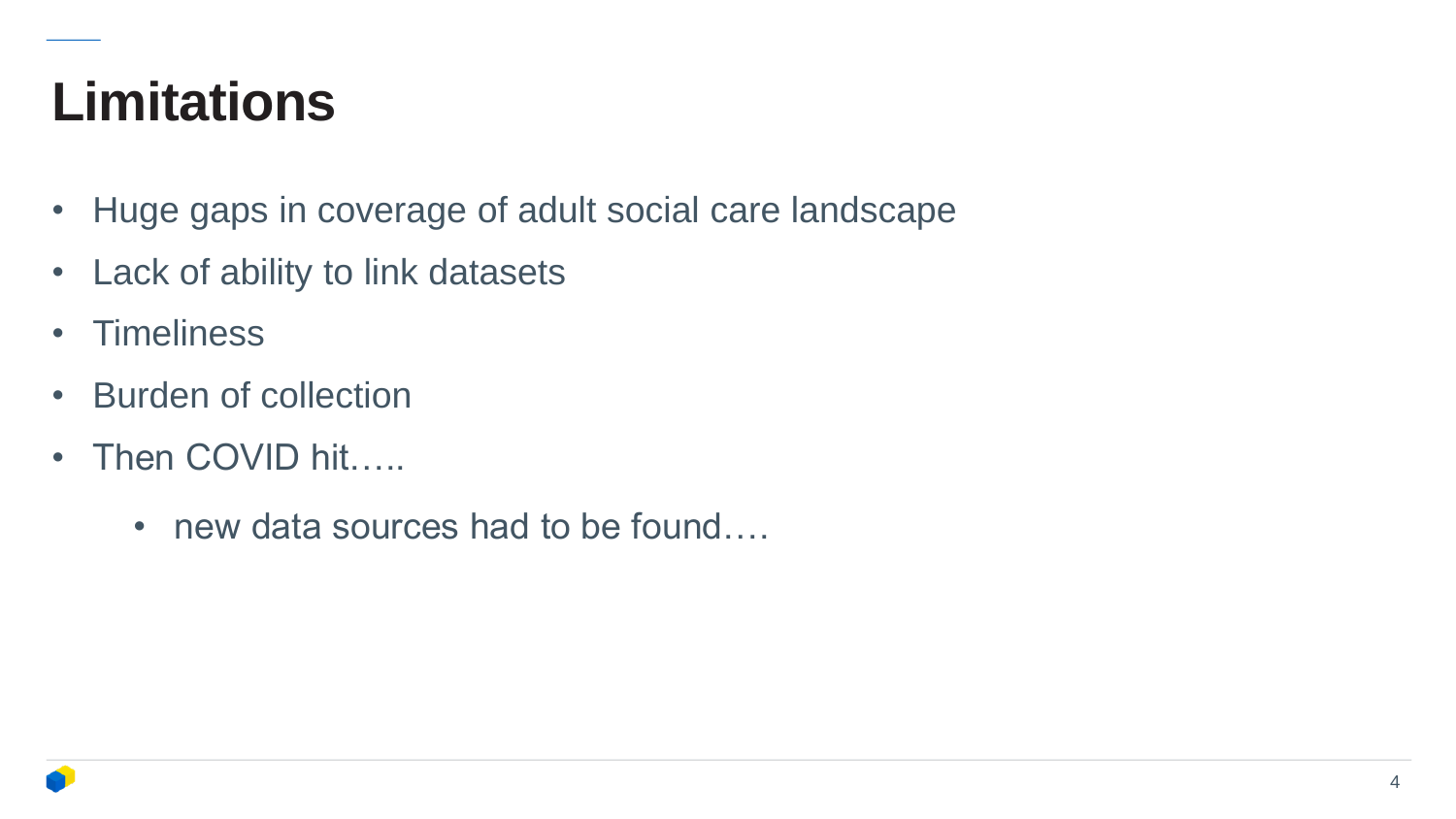# **Developing a new social care dataset**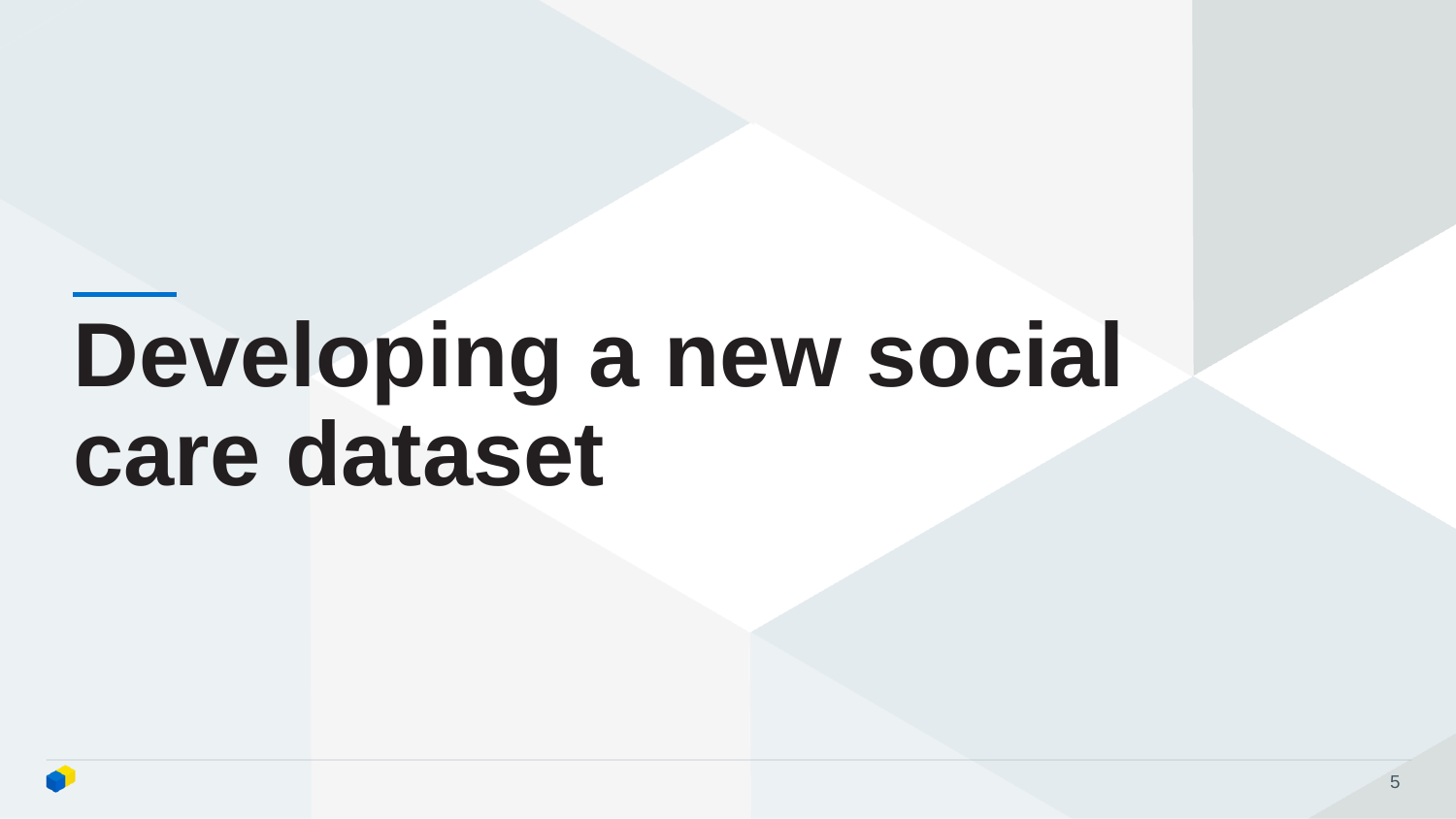## **Starting point…**

- What is the Care Management Systems C19 dataset?
- How did it start?
- What data does it capture?
- What is the daily process?
- Perceived benefits:
	- Reliability of data capture
	- Efficiency/burden reduction
	- Daily update
	- Consistency of data items

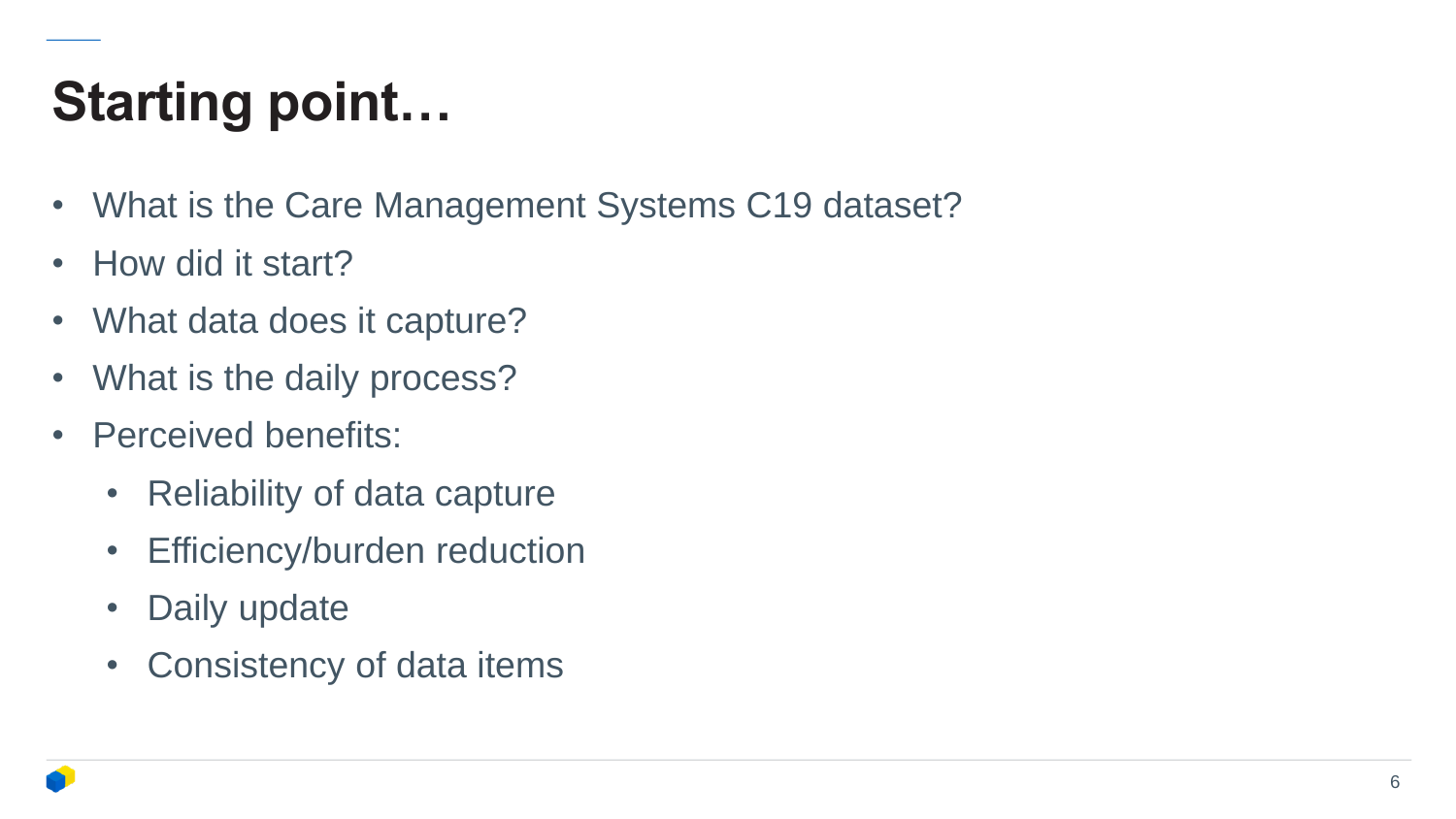#### **Dataset development**

What have been the key stages and major challenges?



- Initial software development & deployment of C19 features
- Customer workflow use training
- Further enhancements of the data set
- **Consent**
- Automating daily collection, aggregation & sharing



- Developing the dataset & data items
- Information Governance
- Consent and coverage
- Data quality assurance
- Timescales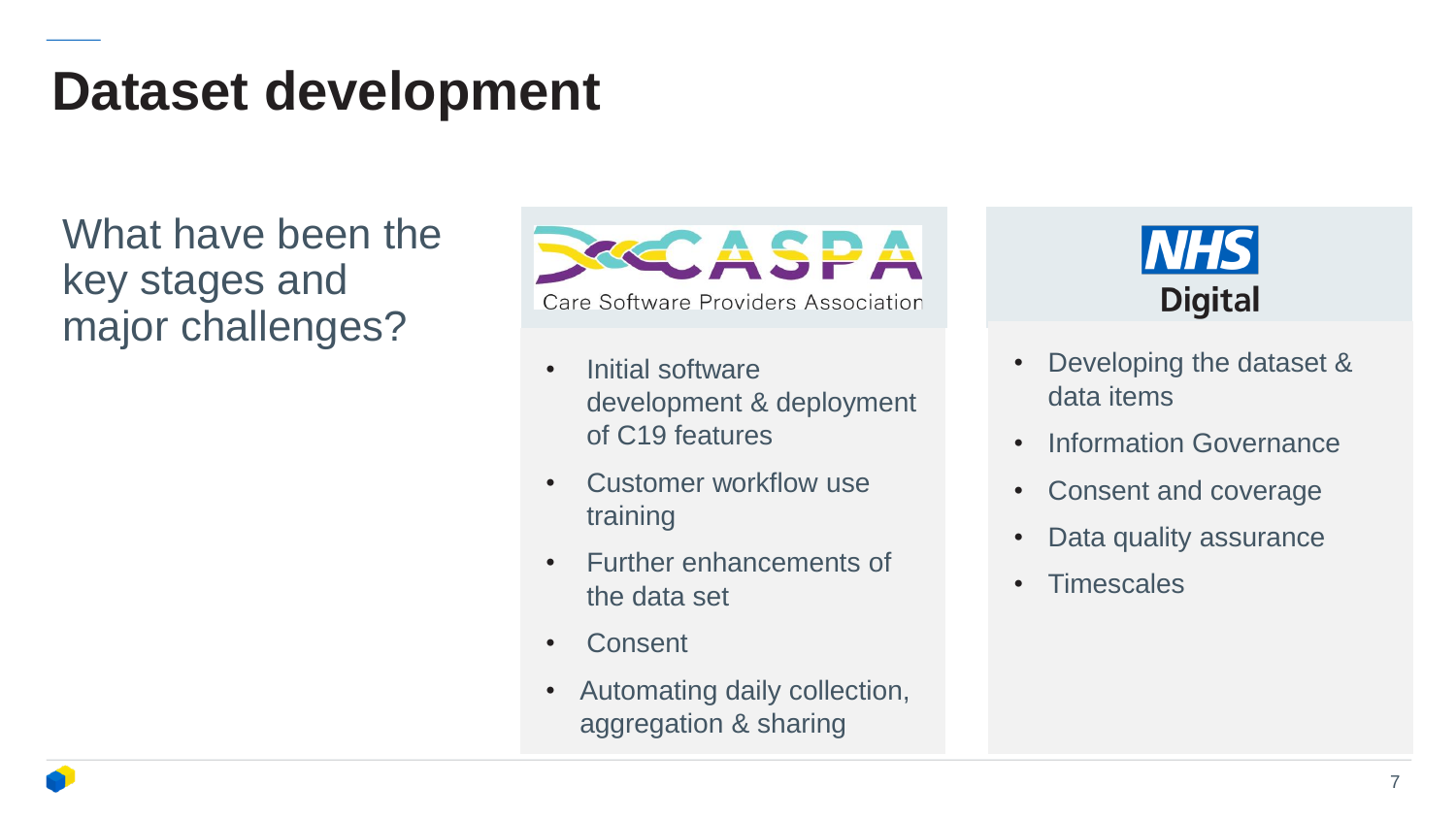# **What happens next…**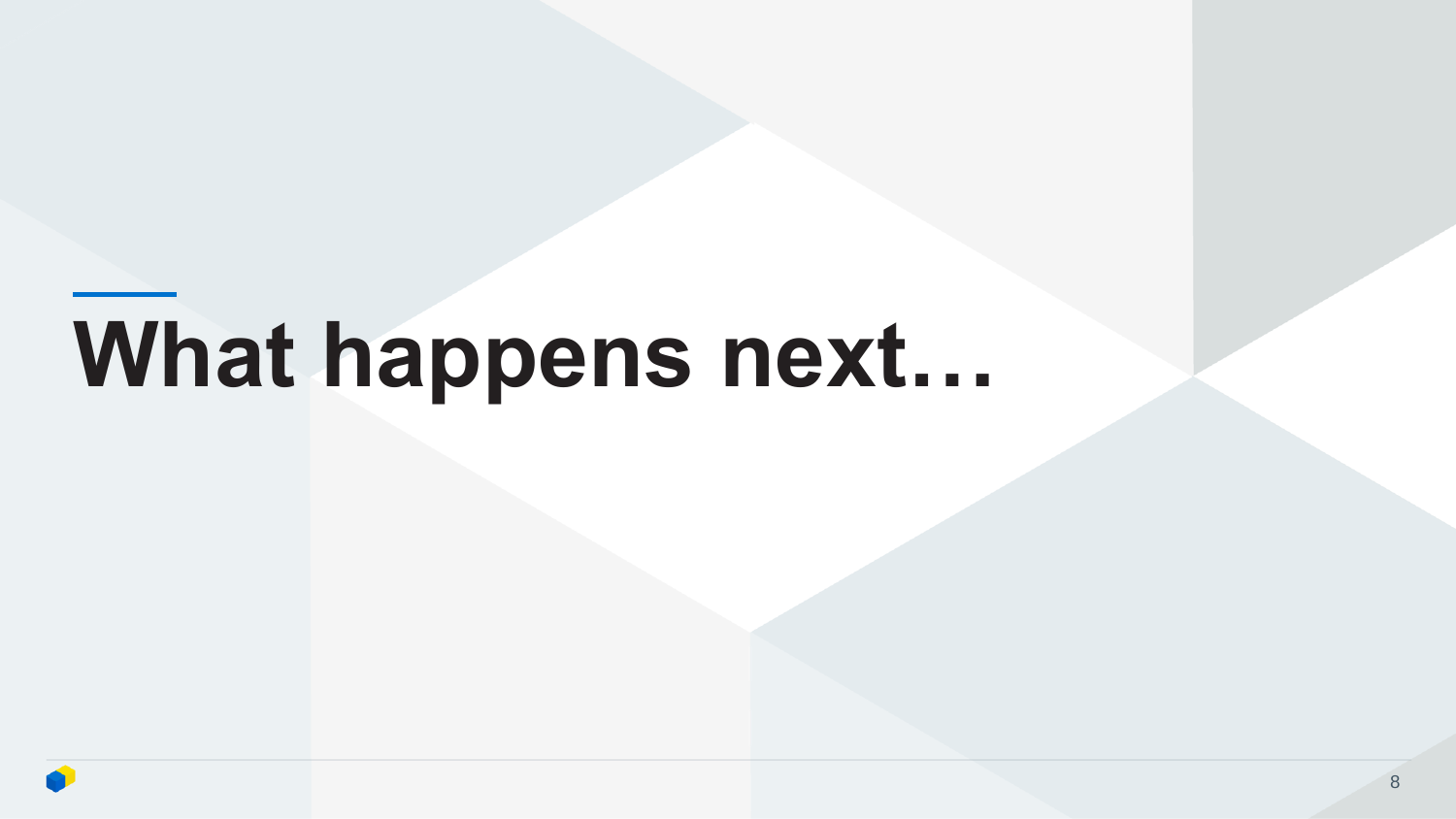- Data flows are established
- Decision to be made on wider use of this dataset

**Where we are now What have we learned?** Future potential

- Mandate data provision?
- Record level v aggregate data
- Data standards

- System extracts
- NHSX data strategy